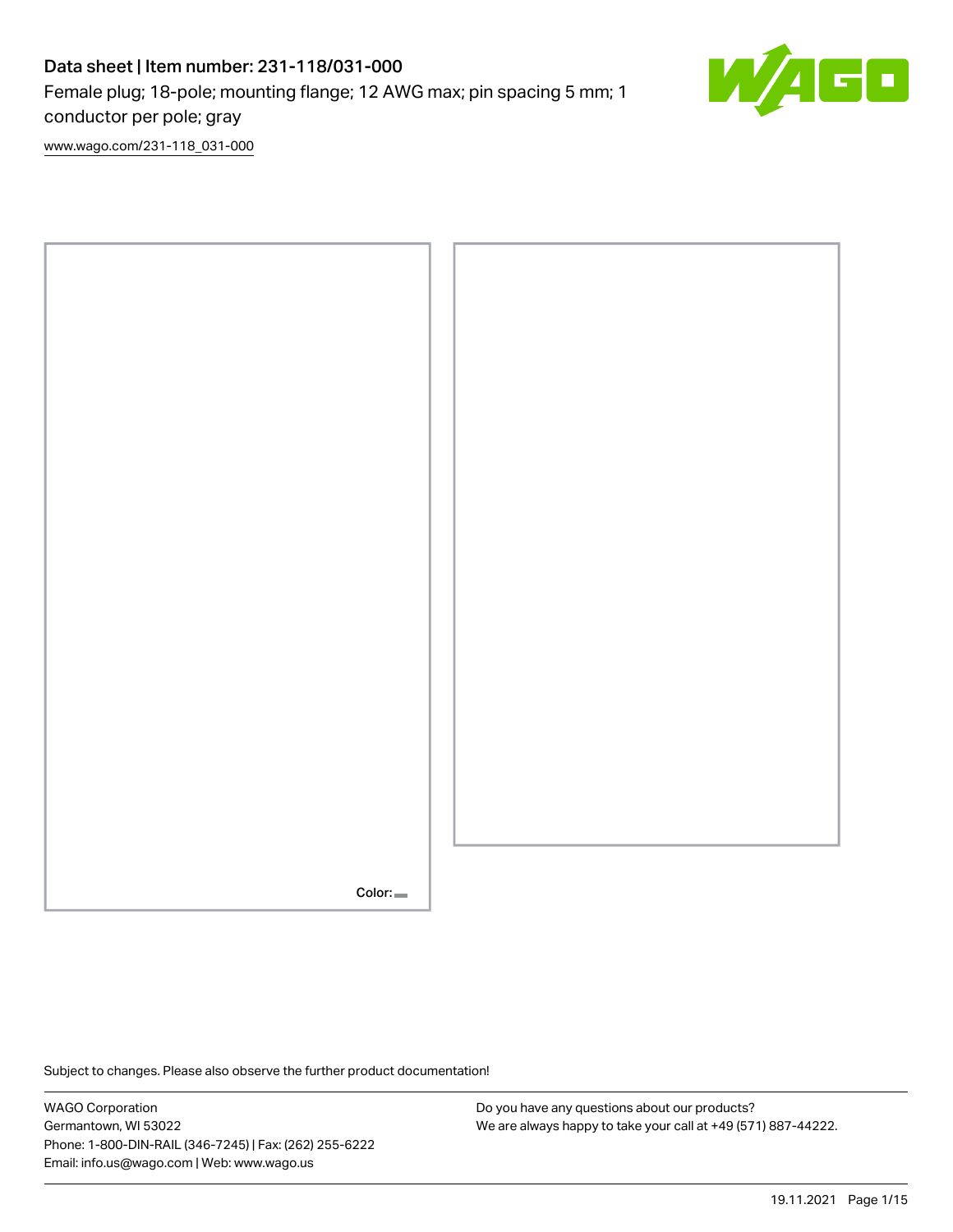

#### Dimensions in mm

 $L_1$  = (pole no. x pin spacing) + 3 mm

 $L_2$  = (pole no. x pin spacing) + 8.8 mm

 $L_3$  = (pole no. x pin spacing) + 14.8 mm

2- to 3-pole female connectors – one latch only

#### Item description

- Universal connection for all conductor types  $\blacksquare$
- Easy cable pre-assembly and on-unit wiring via vertical and horizontal CAGE CLAMP<sup>®</sup> actuation П

.<br>Subject to changes. Please also observe the further product documentation!

WAGO Corporation Germantown, WI 53022 Phone: 1-800-DIN-RAIL (346-7245) | Fax: (262) 255-6222 Email: info.us@wago.com | Web: www.wago.us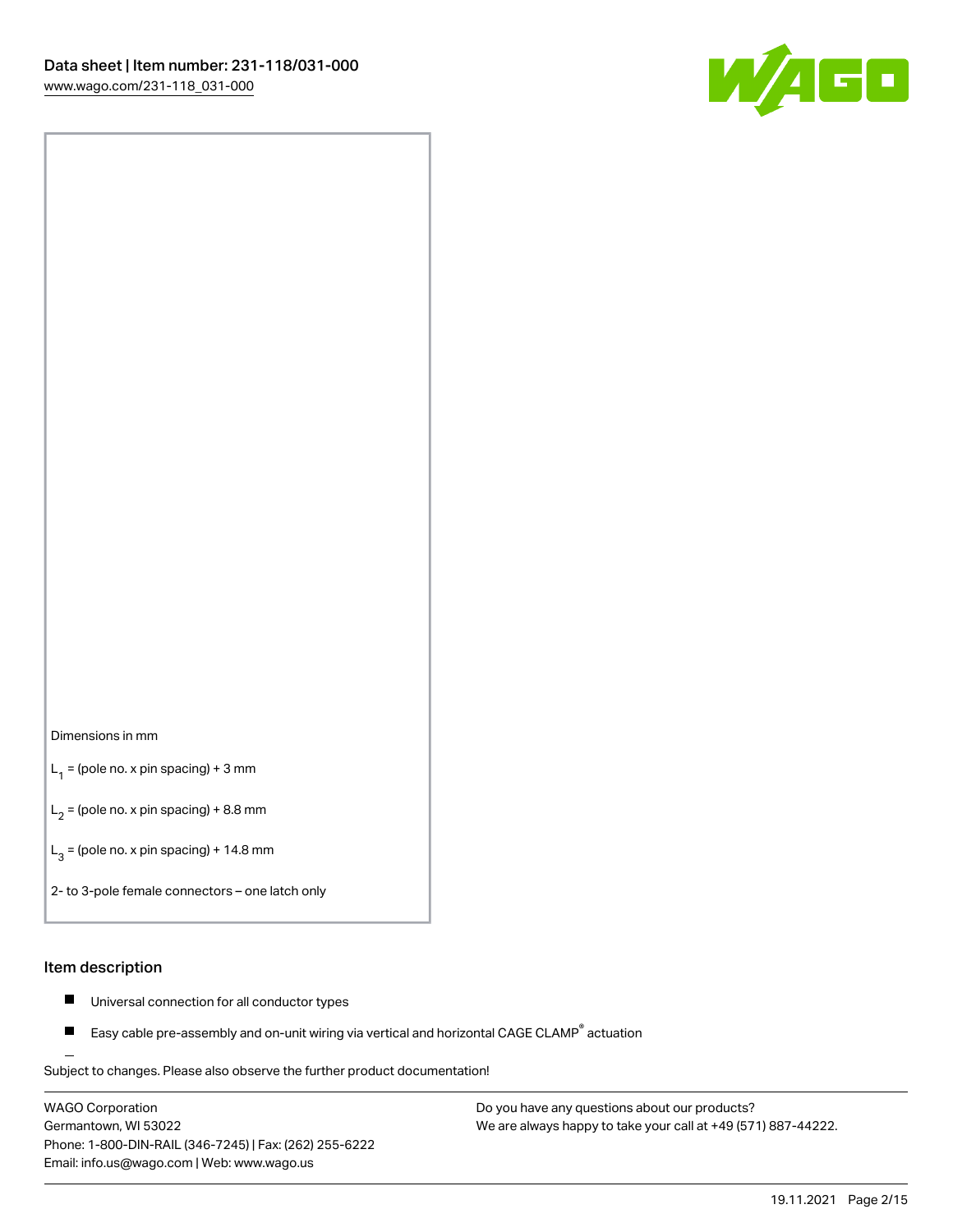W/AGO

- Integrated test ports
- $\blacksquare$ With coding fingers

# Data

# Notes

| Safety information 1 | The MCS-MULTI CONNECTION SYSTEM includes connectors<br>without breaking capacity in accordance with DIN EN 61984. When<br>used as intended, these connectors must not be connected<br>/disconnected when live or under load. The circuit design should<br>ensure header pins, which can be touched, are not live when<br>unmated. |
|----------------------|-----------------------------------------------------------------------------------------------------------------------------------------------------------------------------------------------------------------------------------------------------------------------------------------------------------------------------------|
| Variants:            | Gold-plated or partially gold-plated contact surfaces<br>Other versions (or variants) can be requested from WAGO Sales or<br>configured at https://configurator.wago.com/                                                                                                                                                         |

# Electrical data

## IEC Approvals

| Ratings per                 | IEC/EN 60664-1                                                        |
|-----------------------------|-----------------------------------------------------------------------|
| Rated voltage (III / 3)     | 320 V                                                                 |
| Rated surge voltage (III/3) | 4 <sub>kV</sub>                                                       |
| Rated voltage (III/2)       | 320 V                                                                 |
| Rated surge voltage (III/2) | 4 <sub>k</sub> V                                                      |
| Nominal voltage (II/2)      | 630 V                                                                 |
| Rated surge voltage (II/2)  | 4 <sub>k</sub> V                                                      |
| Rated current               | 16 A                                                                  |
| Legend (ratings)            | $(III / 2)$ $\triangle$ Overvoltage category III / Pollution degree 2 |

## UL Approvals

| Approvals per                  | <b>UL 1059</b> |
|--------------------------------|----------------|
| Rated voltage UL (Use Group B) | 300 V          |
| Rated current UL (Use Group B) | 15 A           |
| Rated voltage UL (Use Group D) | 300 V          |
| Rated current UL (Use Group D) | 10 A           |

## Ratings per UL

| Rated voltage UL 1977 | 600 V  |
|-----------------------|--------|
| Rated current UL 1977 | $\sim$ |

| WAGO Corporation                                       | Do you have any questions about our products?                 |
|--------------------------------------------------------|---------------------------------------------------------------|
| Germantown. WI 53022                                   | We are always happy to take your call at +49 (571) 887-44222. |
| Phone: 1-800-DIN-RAIL (346-7245)   Fax: (262) 255-6222 |                                                               |
| Email: info.us@wago.com   Web: www.wago.us             |                                                               |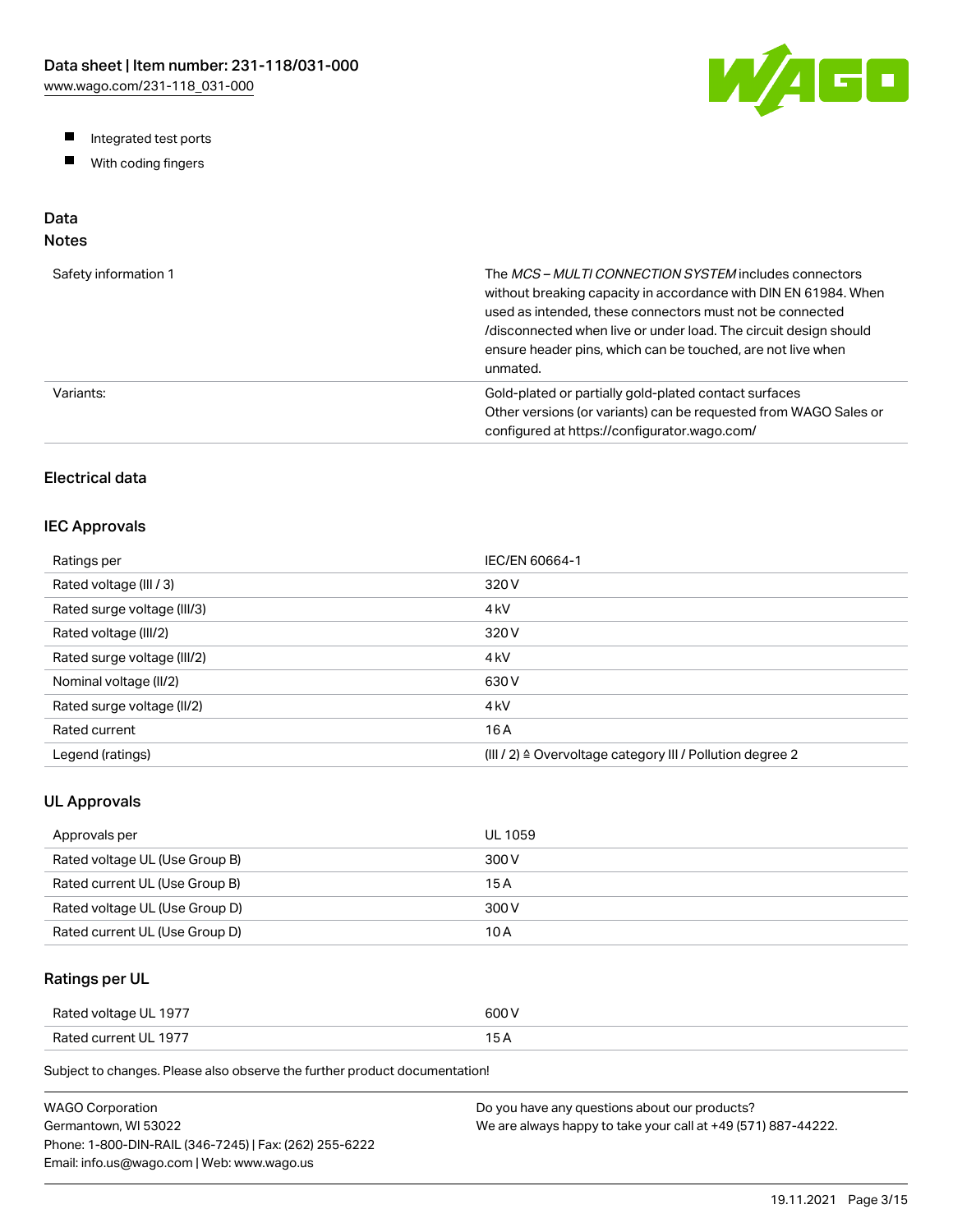

#### CSA Approvals

| Approvals per                   | CSA   |
|---------------------------------|-------|
| Rated voltage CSA (Use Group B) | 300 V |
| Rated current CSA (Use Group B) | 15 A  |
| Rated voltage CSA (Use Group D) | 300 V |
| Rated current CSA (Use Group D) | 10 A  |

## Connection data

| Total number of connection points | 18 |
|-----------------------------------|----|
| Total number of potentials        | 18 |
| Number of connection types        |    |
| Number of levels                  |    |

#### Connection 1

| Connection technology                             | CAGE CLAMP®                            |
|---------------------------------------------------|----------------------------------------|
| Actuation type                                    | Operating tool                         |
| Solid conductor                                   | $0.082.5$ mm <sup>2</sup> / 28  12 AWG |
| Fine-stranded conductor                           | $0.082.5$ mm <sup>2</sup> / 28  12 AWG |
| Fine-stranded conductor; with insulated ferrule   | $0.251.5$ mm <sup>2</sup>              |
| Fine-stranded conductor; with uninsulated ferrule | $0.252.5$ mm <sup>2</sup>              |
| Strip length                                      | $89$ mm / 0.31  0.35 inch              |
| Number of poles                                   | 18                                     |
| Conductor entry direction to mating direction     | 0°                                     |
|                                                   |                                        |

## Physical data

| Pin spacing | 5 mm / 0.197 inch     |
|-------------|-----------------------|
| Width       | 104.8 mm / 4.126 inch |
| Height      | 14.3 mm / 0.563 inch  |
| Depth       | 26.45 mm / 1.041 inch |

#### Mechanical data

| Mounting type | Mounting flange       |
|---------------|-----------------------|
| Mounting type | Feed-through mounting |
|               | Panel mounting        |

| <b>WAGO Corporation</b>                                | Do you have any questions about our products?                 |
|--------------------------------------------------------|---------------------------------------------------------------|
| Germantown, WI 53022                                   | We are always happy to take your call at +49 (571) 887-44222. |
| Phone: 1-800-DIN-RAIL (346-7245)   Fax: (262) 255-6222 |                                                               |
| Email: info.us@wago.com   Web: www.wago.us             |                                                               |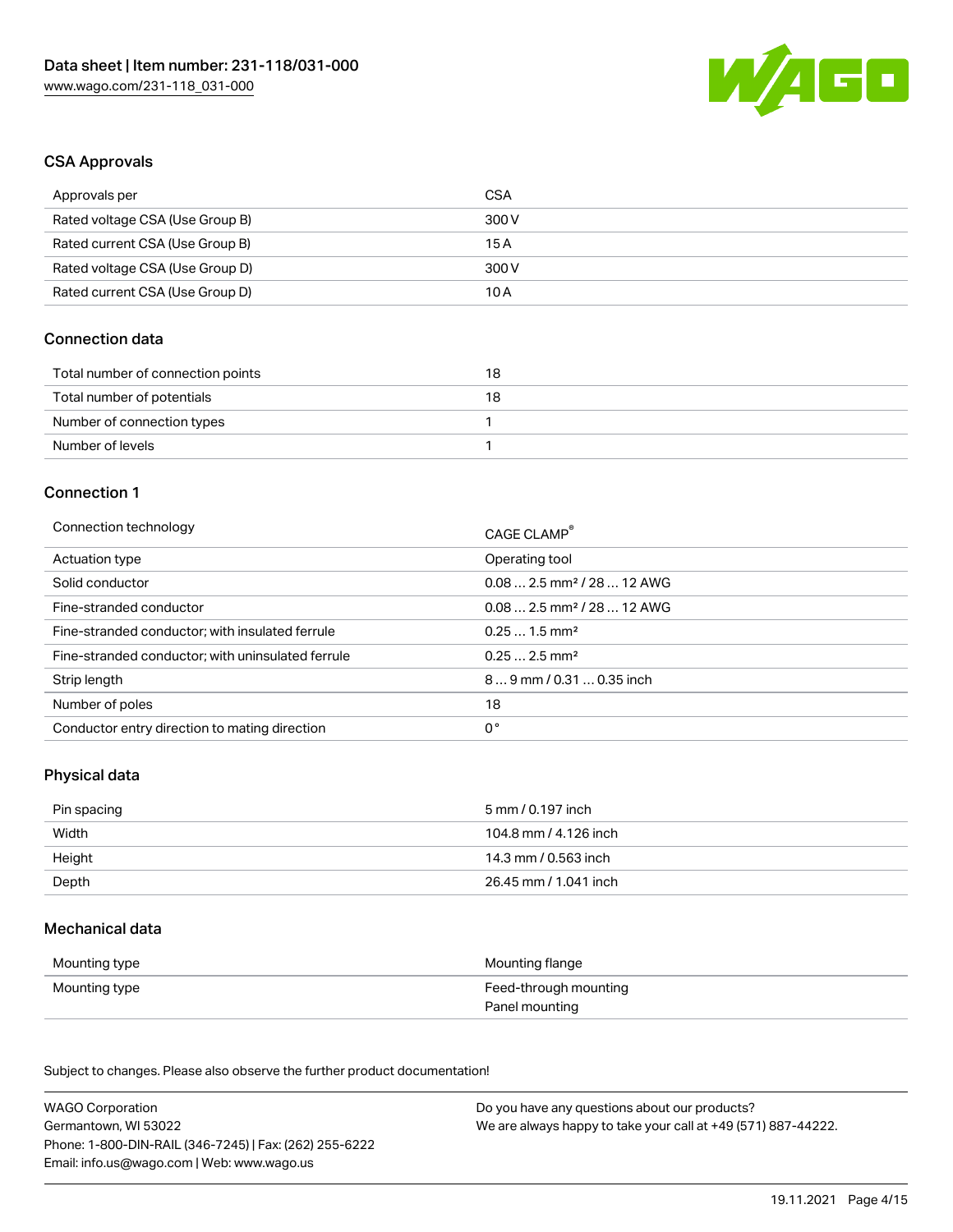

# Plug-in connection

| Contact type (pluggable connector) | Female connector/socket |
|------------------------------------|-------------------------|
| Connector (connection type)        | for conductor           |
| Mismating protection               | No.                     |
| Locking of plug-in connection      | Without                 |
|                                    |                         |

## Material data

| Color                       | gray                              |
|-----------------------------|-----------------------------------|
| Material group              |                                   |
| Insulation material         | Polyamide (PA66)                  |
| Flammability class per UL94 | V <sub>0</sub>                    |
| Clamping spring material    | Chrome nickel spring steel (CrNi) |
| Contact material            | Copper alloy                      |
| Contact plating             | tin-plated                        |
| Fire load                   | $0.462$ MJ                        |
| Weight                      | 32.3g                             |

## Environmental requirements

| Limit temperature range<br>$\blacksquare$ . The contract of the contract of the contract of the contract of the contract of the contract of the contract of the contract of the contract of the contract of the contract of the contract of the contract of the | . +85 °Ր<br>-60 |
|-----------------------------------------------------------------------------------------------------------------------------------------------------------------------------------------------------------------------------------------------------------------|-----------------|
|-----------------------------------------------------------------------------------------------------------------------------------------------------------------------------------------------------------------------------------------------------------------|-----------------|

# Commercial data

| Product Group         | 3 (Multi Conn. System) |
|-----------------------|------------------------|
| PU (SPU)              | 10 Stück               |
| Packaging type        | box                    |
| Country of origin     | DE                     |
| <b>GTIN</b>           | 4044918342537          |
| Customs tariff number | 8536694040             |

# Approvals / Certificates

#### Country specific Approvals

| Logo | Approval                               | <b>Additional Approval Text</b> | Certificate<br>name |
|------|----------------------------------------|---------------------------------|---------------------|
|      | CВ<br><b>DEKRA Certification B.V.</b>  | IEC 61984                       | NL-39756            |
|      | <b>CSA</b><br>DEKRA Certification B.V. | C <sub>22.2</sub>               | LR 18677-<br>25     |

Subject to changes. Please also observe the further product documentation!

WAGO Corporation Germantown, WI 53022 Phone: 1-800-DIN-RAIL (346-7245) | Fax: (262) 255-6222 Email: info.us@wago.com | Web: www.wago.us Do you have any questions about our products? We are always happy to take your call at +49 (571) 887-44222.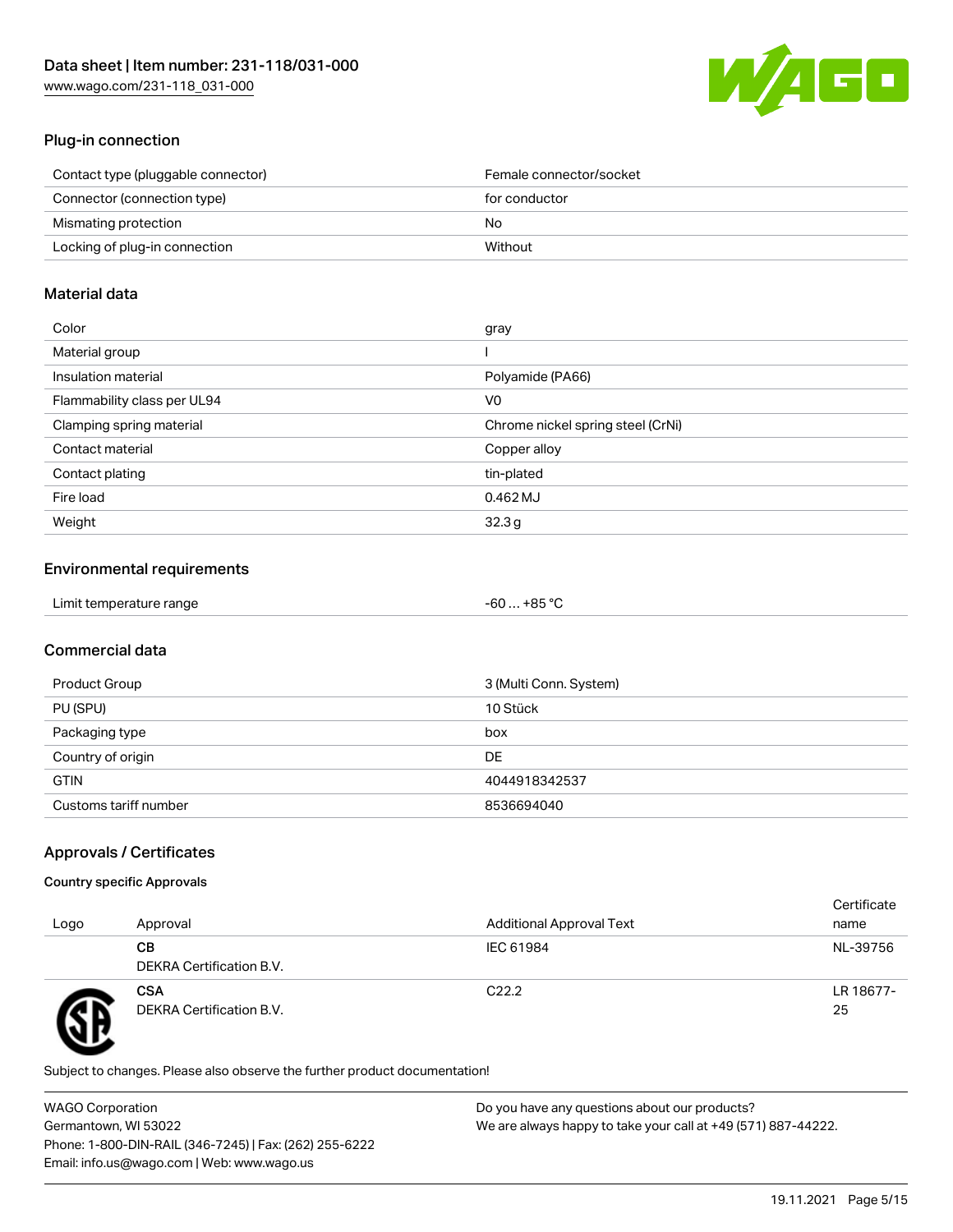

#### Ship Approvals

| Logo                     | Approval                                                | <b>Additional Approval Text</b> | Certificate<br>name                |
|--------------------------|---------------------------------------------------------|---------------------------------|------------------------------------|
| ABS                      | <b>ABS</b><br>American Bureau of Shipping               | $\overline{\phantom{a}}$        | $19 -$<br>HG1869876-<br><b>PDA</b> |
| <b>BUNEAU</b><br>VERITAS | <b>BV</b><br>Bureau Veritas S.A.                        | IEC 60998                       | 11915/D0<br><b>BV</b>              |
|                          | <b>DNV GL</b><br>Det Norske Veritas, Germanischer Lloyd |                                 | TAE000016Z                         |
| <b>UL-Approvals</b>      |                                                         |                                 |                                    |
| Logo                     | Approval                                                | <b>Additional Approval Text</b> | Certificate<br>name                |
|                          | <b>UL</b><br>Underwriters Laboratories Inc.             | <b>UL 1059</b>                  | E45172                             |
|                          | <b>UR</b><br>Underwriters Laboratories Inc.             | <b>UL 1977</b>                  | E45171                             |
| Counterpart<br>          |                                                         |                                 |                                    |

|                        | Item no.231-618<br>Male connector; 18-pole; Pin spacing 5 mm; gray                                              | www.wago.com/231-618         |
|------------------------|-----------------------------------------------------------------------------------------------------------------|------------------------------|
| <b>Harland Comment</b> | Item no.231-148/001-000<br>Male header; 18-pole; THT; 1.0 x 1.0 mm solder pin; straight; pin spacing 5 mm; gray | www.wago.com/231-148/001-000 |
| : ppp                  | Item no.231-448/001-000<br>Male header; 18-pole; THT; 1.0 x 1.0 mm solder pin; angled; pin spacing 5 mm; gray   | www.wago.com/231-448/001-000 |

Subject to changes. Please also observe the further product documentation!

WAGO Corporation Germantown, WI 53022 Phone: 1-800-DIN-RAIL (346-7245) | Fax: (262) 255-6222 Email: info.us@wago.com | Web: www.wago.us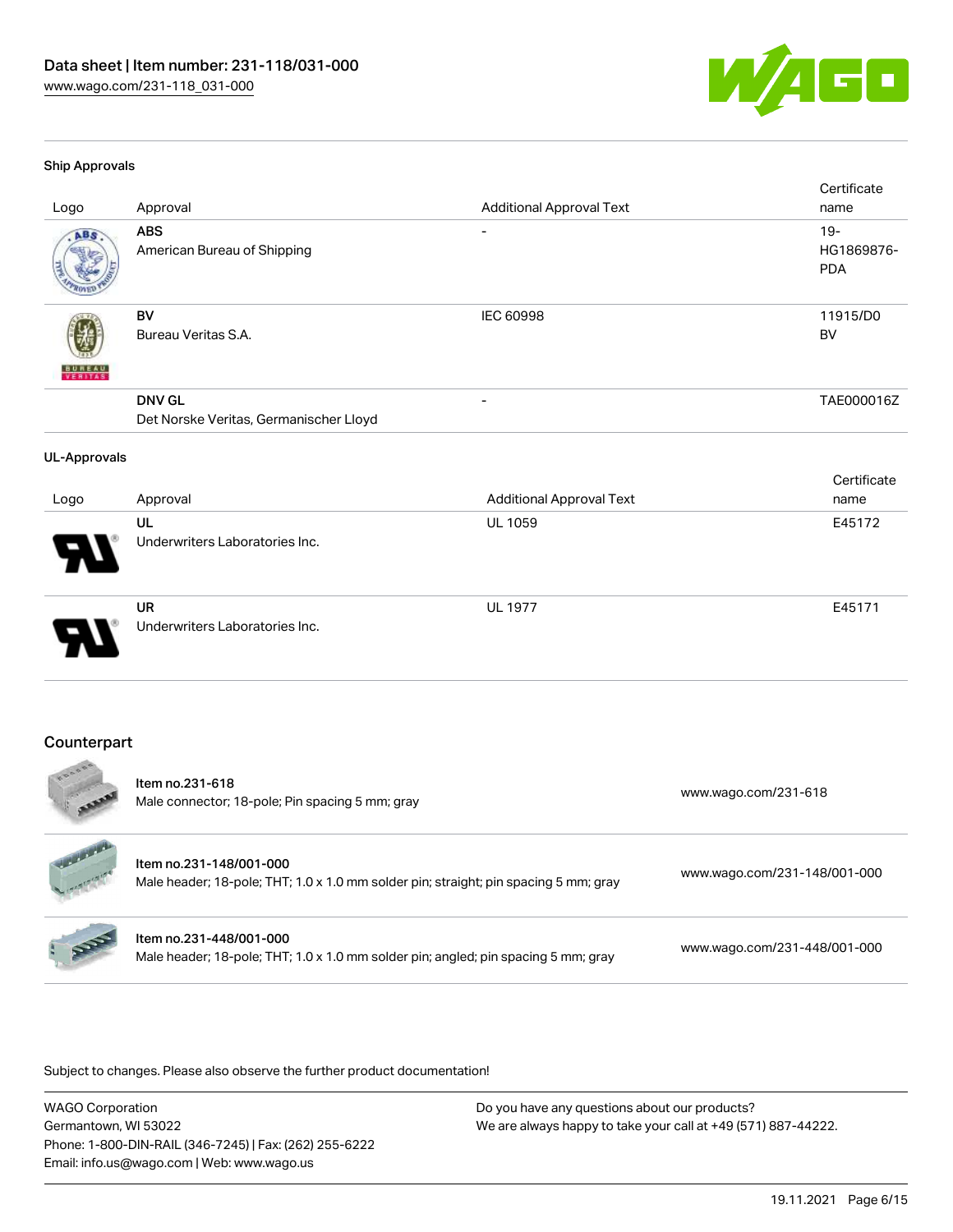Item no.: 210-136



#### Optional accessories

| <b>Testing accessories</b> |  |
|----------------------------|--|
|                            |  |
|                            |  |

Testing accessories

|                 | Item no.: 231-661<br>Test plugs for female connectors; for 5 mm and 5.08 mm pin spacing; 2,50 mm <sup>2</sup> ; light gray                                                         | www.wago.com/231-661 |
|-----------------|------------------------------------------------------------------------------------------------------------------------------------------------------------------------------------|----------------------|
| <b>Ferrules</b> |                                                                                                                                                                                    |                      |
| Ferrule         |                                                                                                                                                                                    |                      |
|                 | Item no.: 216-101<br>Ferrule; Sleeve for 0.5 mm <sup>2</sup> / AWG 22; uninsulated; electro-tin plated; silver-colored                                                             | www.wago.com/216-101 |
|                 | Item no.: 216-104<br>Ferrule; Sleeve for 1.5 mm <sup>2</sup> / AWG 16; uninsulated; electro-tin plated; silver-colored                                                             | www.wago.com/216-104 |
|                 | Item no.: 216-106<br>Ferrule; Sleeve for 2.5 mm <sup>2</sup> / AWG 14; uninsulated; electro-tin plated; silver-colored                                                             | www.wago.com/216-106 |
|                 | Item no.: 216-102<br>Ferrule; Sleeve for 0.75 mm <sup>2</sup> / AWG 20; uninsulated; electro-tin plated; silver-colored                                                            | www.wago.com/216-102 |
|                 | Item no.: 216-103<br>Ferrule; Sleeve for 1 mm <sup>2</sup> / AWG 18; uninsulated; electro-tin plated                                                                               | www.wago.com/216-103 |
|                 | Item no.: 216-123<br>Ferrule; Sleeve for 1 mm <sup>2</sup> / AWG 18; uninsulated; electro-tin plated; silver-colored                                                               | www.wago.com/216-123 |
|                 | Item no.: 216-122<br>Ferrule; Sleeve for 0.75 mm <sup>2</sup> / AWG 20; uninsulated; electro-tin plated; silver-colored                                                            | www.wago.com/216-122 |
|                 | Item no.: 216-124<br>Ferrule; Sleeve for 1.5 mm <sup>2</sup> / AWG 16; uninsulated; electro-tin plated                                                                             | www.wago.com/216-124 |
|                 | Item no.: 216-142<br>Ferrule; Sleeve for 0.75 mm <sup>2</sup> / 18 AWG; uninsulated; electro-tin plated; electrolytic copper; gastight<br>crimped; acc. to DIN 46228, Part 1/08.92 | www.wago.com/216-142 |
|                 | Item no.: 216-132<br>Ferrule; Sleeve for 0.34 mm <sup>2</sup> / AWG 24; uninsulated; electro-tin plated                                                                            | www.wago.com/216-132 |
|                 | Item no.: 216-121<br>Ferrule; Sleeve for 0.5 mm <sup>2</sup> / AWG 22; uninsulated; electro-tin plated; silver-colored                                                             | www.wago.com/216-121 |
|                 | Item no.: 216-143<br>Ferrule; Sleeve for 1 mm <sup>2</sup> / AWG 18; uninsulated; electro-tin plated; electrolytic copper; gastight<br>crimped; acc. to DIN 46228, Part 1/08.92    | www.wago.com/216-143 |

Test plug; 2 no-130<br>Test plug; 2 mm Ø; with 500 mm cable [www.wago.com/210-136](http://www.wago.com/210-136)

Item no.: 216-131

Subject to changes. Please also observe the further product documentation!

WAGO Corporation Germantown, WI 53022 Phone: 1-800-DIN-RAIL (346-7245) | Fax: (262) 255-6222 Email: info.us@wago.com | Web: www.wago.us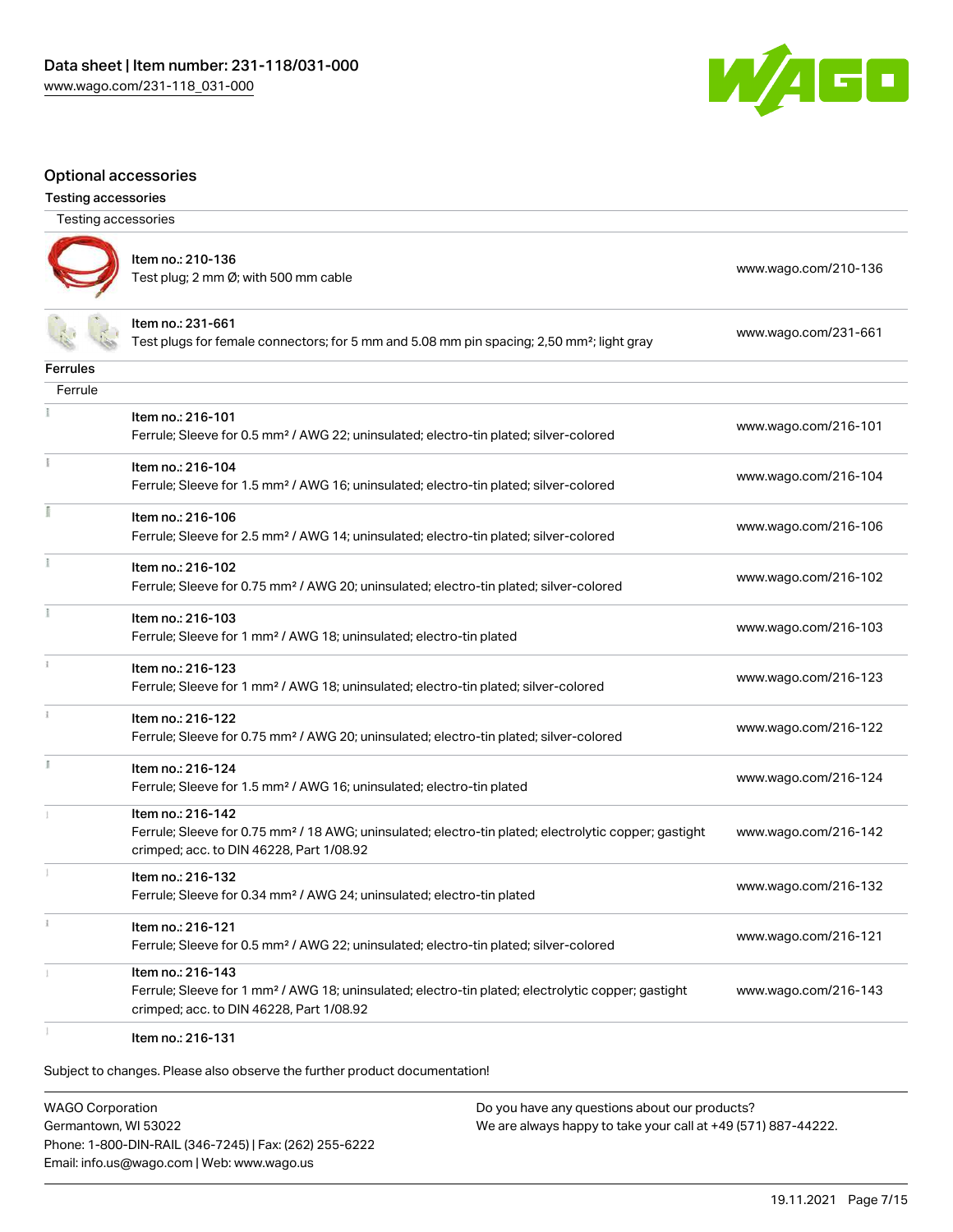

|   | Ferrule; Sleeve for 0.25 mm <sup>2</sup> / AWG 24; uninsulated; electro-tin plated; silver-colored                                                                                                      | www.wago.com/216-131 |
|---|---------------------------------------------------------------------------------------------------------------------------------------------------------------------------------------------------------|----------------------|
|   | Item no.: 216-141<br>Ferrule; Sleeve for 0.5 mm <sup>2</sup> / 20 AWG; uninsulated; electro-tin plated; electrolytic copper; gastight<br>crimped; acc. to DIN 46228, Part 1/08.92                       | www.wago.com/216-141 |
|   | Item no.: 216-152<br>Ferrule; Sleeve for 0.34 mm <sup>2</sup> / AWG 24; uninsulated; electro-tin plated                                                                                                 | www.wago.com/216-152 |
|   | Item no.: 216-203<br>Ferrule; Sleeve for 1 mm <sup>2</sup> / AWG 18; insulated; electro-tin plated; red                                                                                                 | www.wago.com/216-203 |
|   | Item no.: 216-202<br>Ferrule; Sleeve for 0.75 mm <sup>2</sup> / 18 AWG; insulated; electro-tin plated; gray                                                                                             | www.wago.com/216-202 |
|   | Item no.: 216-151<br>Ferrule; Sleeve for 0.25 mm <sup>2</sup> / AWG 24; uninsulated; electro-tin plated                                                                                                 | www.wago.com/216-151 |
|   | Item no.: 216-204<br>Ferrule; Sleeve for 1.5 mm <sup>2</sup> / AWG 16; insulated; electro-tin plated; black                                                                                             | www.wago.com/216-204 |
|   | Item no.: 216-144<br>Ferrule; Sleeve for 1.5 mm <sup>2</sup> / AWG 16; uninsulated; electro-tin plated; electrolytic copper; gastight<br>crimped; acc. to DIN 46228, Part 1/08.92; silver-colored       | www.wago.com/216-144 |
|   | Item no.: 216-201<br>Ferrule; Sleeve for 0.5 mm <sup>2</sup> / 20 AWG; insulated; electro-tin plated; white                                                                                             | www.wago.com/216-201 |
|   | Item no.: 216-223<br>Ferrule; Sleeve for 1 mm <sup>2</sup> / AWG 18; insulated; electro-tin plated; red                                                                                                 | www.wago.com/216-223 |
|   | Item no.: 216-241<br>Ferrule; Sleeve for 0.5 mm <sup>2</sup> / 20 AWG; insulated; electro-tin plated; electrolytic copper; gastight<br>crimped; acc. to DIN 46228, Part 4/09.90; white                  | www.wago.com/216-241 |
|   | Item no.: 216-242<br>Ferrule; Sleeve for 0.75 mm <sup>2</sup> / 18 AWG; insulated; electro-tin plated; electrolytic copper; gastight<br>crimped; acc. to DIN 46228, Part 4/09.90; gray                  | www.wago.com/216-242 |
|   | Item no.: 216-222<br>Ferrule; Sleeve for 0.75 mm <sup>2</sup> / 18 AWG; insulated; electro-tin plated; gray                                                                                             | www.wago.com/216-222 |
|   | Item no.: 216-221<br>Ferrule; Sleeve for 0.5 mm <sup>2</sup> / 20 AWG; insulated; electro-tin plated; white                                                                                             | www.wago.com/216-221 |
| 1 | Item no.: 216-224<br>Ferrule; Sleeve for 1.5 mm <sup>2</sup> / AWG 16; insulated; electro-tin plated; black                                                                                             | www.wago.com/216-224 |
|   | Item no.: 216-243<br>Ferrule; Sleeve for 1 mm <sup>2</sup> / AWG 18; insulated; electro-tin plated; electrolytic copper; gastight crimped; www.wago.com/216-243<br>acc. to DIN 46228, Part 4/09.90; red |                      |
| 1 | Item no.: 216-244<br>Ferrule; Sleeve for 1.5 mm <sup>2</sup> / AWG 16; insulated; electro-tin plated; electrolytic copper; gastight<br>crimped; acc. to DIN 46228, Part 4/09.90; black                  | www.wago.com/216-244 |
|   | Item no.: 216-263                                                                                                                                                                                       |                      |

| <b>WAGO Corporation</b>                                | Do you have any questions about our products?                 |
|--------------------------------------------------------|---------------------------------------------------------------|
| Germantown, WI 53022                                   | We are always happy to take your call at +49 (571) 887-44222. |
| Phone: 1-800-DIN-RAIL (346-7245)   Fax: (262) 255-6222 |                                                               |
| Email: info.us@wago.com   Web: www.wago.us             |                                                               |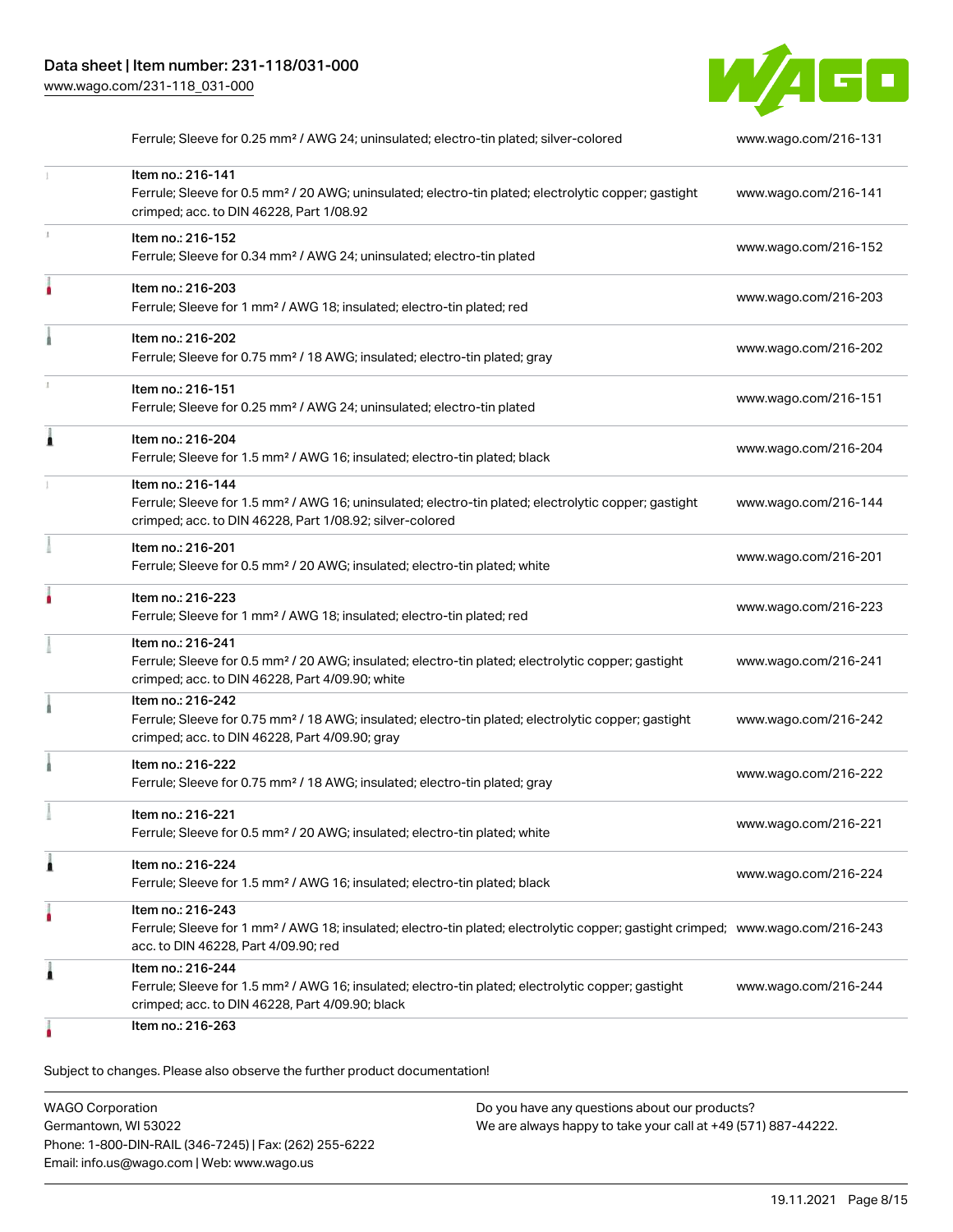

Ferrule; Sleeve for 1 mm² / AWG 18; insulated; electro-tin plated; electrolytic copper; gastight crimped; [www.wago.com/216-263](http://www.wago.com/216-263) acc. to DIN 46228, Part 4/09.90; red

| 1              | Item no.: 216-264<br>Ferrule; Sleeve for 1.5 mm <sup>2</sup> / AWG 16; insulated; electro-tin plated; electrolytic copper; gastight<br>crimped; acc. to DIN 46228, Part 4/09.90; black | www.wago.com/216-264 |
|----------------|----------------------------------------------------------------------------------------------------------------------------------------------------------------------------------------|----------------------|
| 1              | Item no.: 216-284<br>Ferrule; Sleeve for 1.5 mm <sup>2</sup> / AWG 16; insulated; electro-tin plated; electrolytic copper; gastight<br>crimped; acc. to DIN 46228, Part 4/09.90; black | www.wago.com/216-284 |
|                | Item no.: 216-262<br>Ferrule; Sleeve for 0.75 mm <sup>2</sup> / 18 AWG; insulated; electro-tin plated; electrolytic copper; gastight<br>crimped; acc. to DIN 46228, Part 4/09.90; gray | www.wago.com/216-262 |
|                | Item no.: 216-301<br>Ferrule; Sleeve for 0.25 mm <sup>2</sup> / AWG 24; insulated; electro-tin plated; yellow                                                                          | www.wago.com/216-301 |
|                | Item no.: 216-321<br>Ferrule; Sleeve for 0.25 mm <sup>2</sup> / AWG 24; insulated; electro-tin plated; yellow                                                                          | www.wago.com/216-321 |
|                | Item no.: 216-322<br>Ferrule; Sleeve for 0.34 mm <sup>2</sup> / 22 AWG; insulated; electro-tin plated; green                                                                           | www.wago.com/216-322 |
|                | Item no.: 216-302<br>Ferrule; Sleeve for 0.34 mm <sup>2</sup> / 22 AWG; insulated; electro-tin plated; green                                                                           | www.wago.com/216-302 |
| Tools          |                                                                                                                                                                                        |                      |
| Operating tool |                                                                                                                                                                                        |                      |
|                | Item no.: 209-130<br>Operating tool; suitable for 264, 280 and 281 Series; 1-way; of insulating material; white                                                                        | www.wago.com/209-130 |
|                | Item no.: 209-132<br>Operating tool; for connecting comb-style jumper bar; 2-way; of insulating material                                                                               | www.wago.com/209-132 |
|                | Item no.: 231-159<br>Operating tool; natural                                                                                                                                           | www.wago.com/231-159 |
|                | Item no.: 231-231<br>Combination operating tool; red                                                                                                                                   | www.wago.com/231-231 |
|                | Item no.: 210-657<br>Operating tool; Blade: 3.5 x 0.5 mm; with a partially insulated shaft; short; multicoloured                                                                       | www.wago.com/210-657 |
|                | Item no.: 210-720<br>Operating tool; Blade: 3.5 x 0.5 mm; with a partially insulated shaft; multicoloured                                                                              | www.wago.com/210-720 |
|                | Item no.: 231-131<br>Operating tool; made of insulating material; 1-way; loose; white                                                                                                  | www.wago.com/231-131 |
|                | Item no.: 231-291<br>Operating tool; made of insulating material; 1-way; loose; red                                                                                                    | www.wago.com/231-291 |

| <b>WAGO Corporation</b>                                | Do you have any questions about our products?                 |
|--------------------------------------------------------|---------------------------------------------------------------|
| Germantown, WI 53022                                   | We are always happy to take your call at +49 (571) 887-44222. |
| Phone: 1-800-DIN-RAIL (346-7245)   Fax: (262) 255-6222 |                                                               |
| Email: info.us@wago.com   Web: www.wago.us             |                                                               |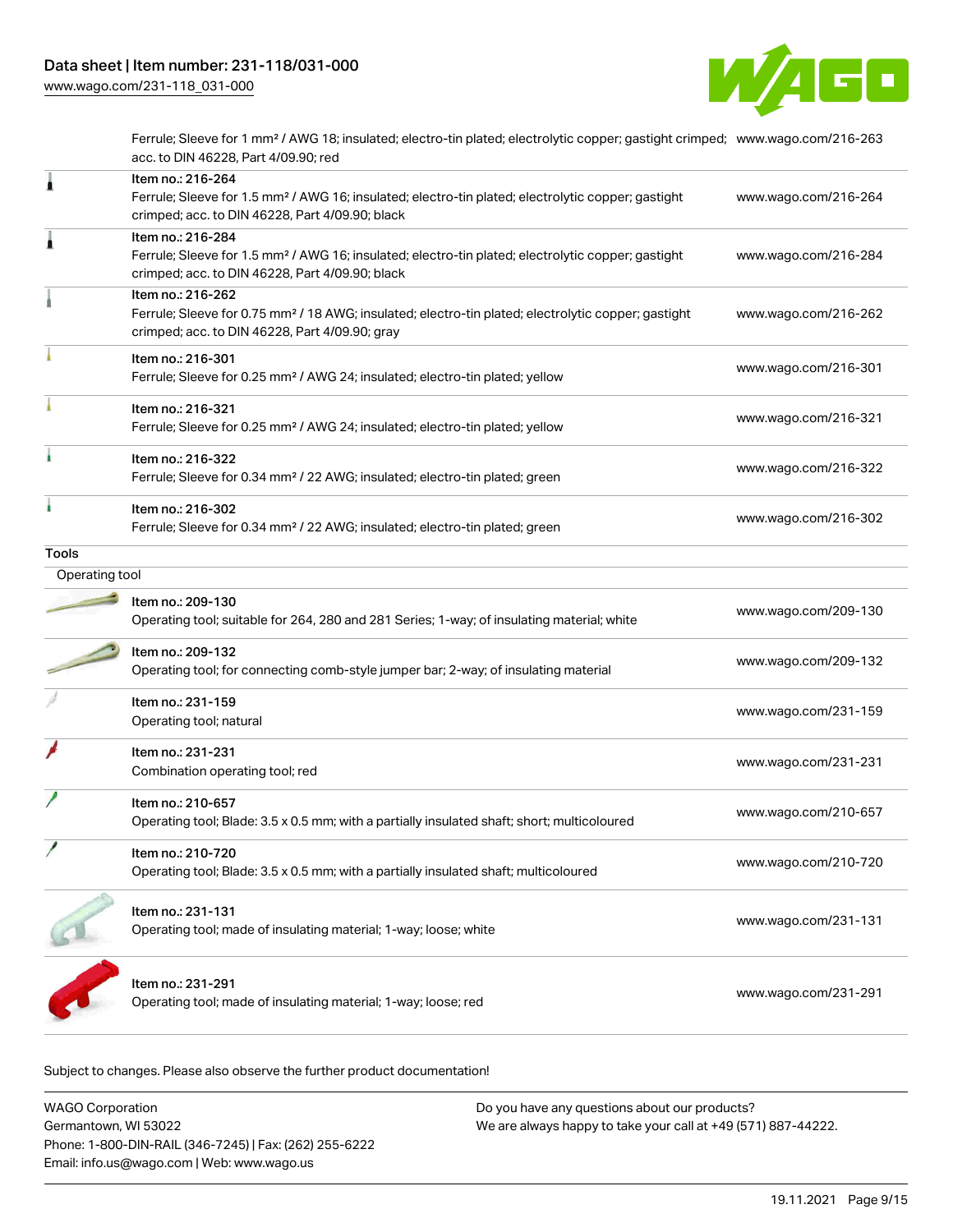# Data sheet | Item number: 231-118/031-000

[www.wago.com/231-118\\_031-000](http://www.wago.com/231-118_031-000)



|                   | Item no.: 280-432<br>Operating tool; made of insulating material; 2-way; white | www.wago.com/280-432 |
|-------------------|--------------------------------------------------------------------------------|----------------------|
|                   | Item no.: 280-434<br>Operating tool; made of insulating material; 4-way        | www.wago.com/280-434 |
|                   | Item no.: 280-437<br>Operating tool; made of insulating material; 7-way        | www.wago.com/280-437 |
|                   | Item no.: 280-440<br>Operating tool; made of insulating material; 10-way       | www.wago.com/280-440 |
|                   | Item no.: 280-435<br>Operating tool; made of insulating material; 5-way; gray  | www.wago.com/280-435 |
|                   | Item no.: 280-436<br>Operating tool; made of insulating material; 6-way        | www.wago.com/280-436 |
|                   | Item no.: 280-438<br>Operating tool; made of insulating material; 8-way        | www.wago.com/280-438 |
|                   | Item no.: 280-433<br>Operating tool; made of insulating material; 3-way        | www.wago.com/280-433 |
| Jumpers           |                                                                                |                      |
| Jumper            |                                                                                |                      |
|                   | Item no.: 231-905<br>Jumper; for conductor entry; 5-way; insulated; gray       | www.wago.com/231-905 |
|                   | Item no.: 231-903<br>Jumper; for conductor entry; 3-way; insulated; gray       | www.wago.com/231-903 |
|                   | Item no.: 231-907<br>Jumper; for conductor entry; 7-way; insulated; gray       | www.wago.com/231-907 |
|                   | Item no.: 231-910<br>Jumper; for conductor entry; 10-way; insulated; gray      | www.wago.com/231-910 |
|                   | Item no.: 231-902<br>Jumper; for conductor entry; 2-way; insulated; gray       | www.wago.com/231-902 |
| Insulations stops |                                                                                |                      |
| Insulation stop   |                                                                                |                      |
|                   | Item no.: 231-672<br>Insulation stop; 0.75 - 1 mm <sup>2</sup> ; dark gray     | www.wago.com/231-672 |
|                   | Item no.: 231-670                                                              |                      |

Insulation stop; 0.08-0.2 mm² / 0.2 mm² "s"; white [www.wago.com/231-670](http://www.wago.com/231-670) www.wago.com/231-670

Subject to changes. Please also observe the further product documentation!

WAGO Corporation Germantown, WI 53022 Phone: 1-800-DIN-RAIL (346-7245) | Fax: (262) 255-6222 Email: info.us@wago.com | Web: www.wago.us

**COLLER** Leece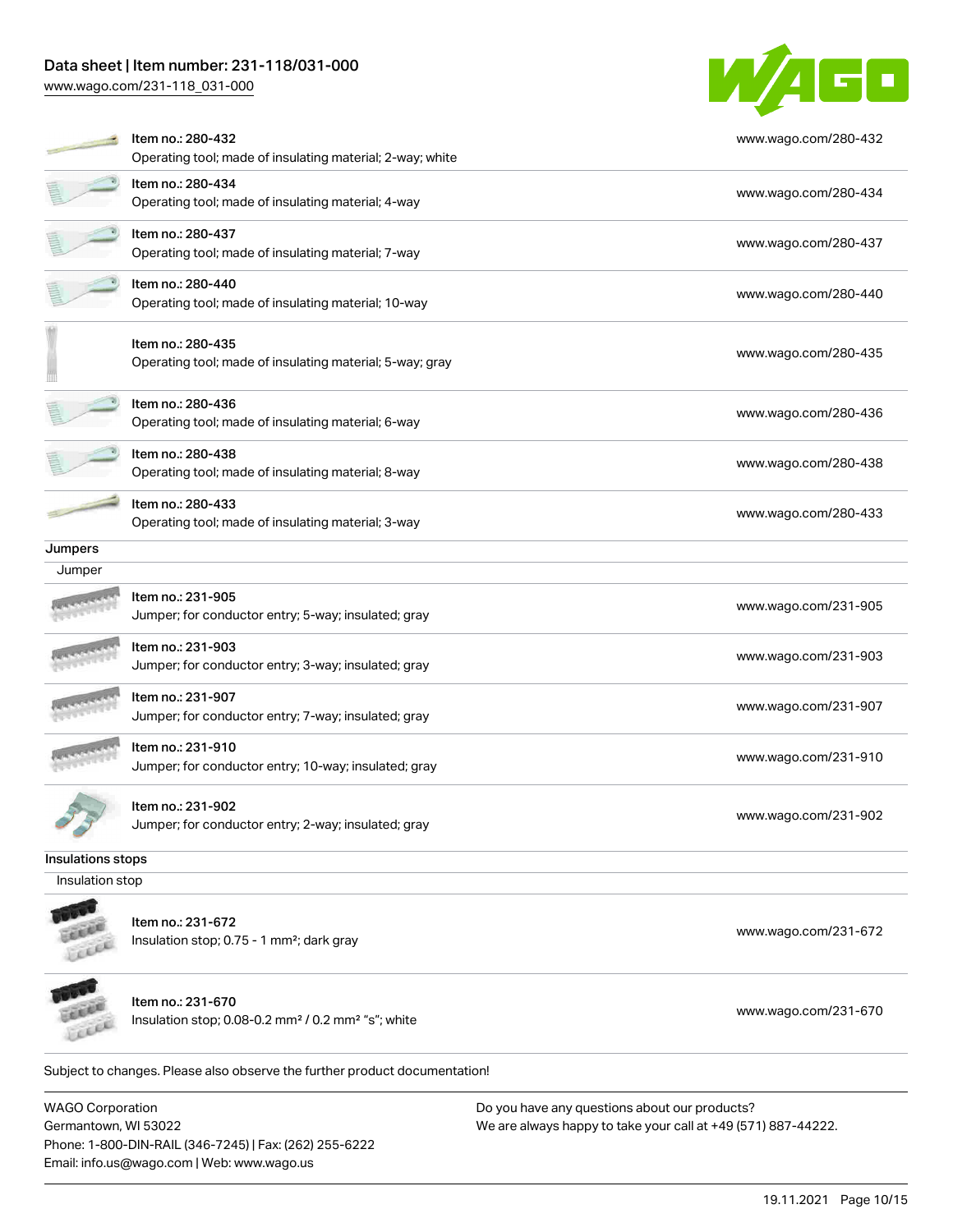



Item no.: 231-671 Insulation stop; 0.25 - 0.5 mm²; light gray [www.wago.com/231-671](http://www.wago.com/231-671) www.wago.com/231-671

| Marking accessories  |                                                                                                                                                                                      |                                  |
|----------------------|--------------------------------------------------------------------------------------------------------------------------------------------------------------------------------------|----------------------------------|
| Marking strip        |                                                                                                                                                                                      |                                  |
|                      | Item no.: 210-331/500-103                                                                                                                                                            | www.wago.com/210-331             |
|                      | Marking strips; as a DIN A4 sheet; MARKED; 1-12 (300x); Height of marker strip: 2.3 mm/0.091 in; Strip<br>length 182 mm; Horizontal marking; Self-adhesive; white                    | /500-103                         |
|                      | Item no.: 210-331/500-104                                                                                                                                                            | www.wago.com/210-331             |
|                      | Marking strips; as a DIN A4 sheet; MARKED; 13-24 (300x); Height of marker strip: 2.3 mm/0.091 in; Strip<br>length 182 mm; Horizontal marking; Self-adhesive; white                   | /500-104                         |
|                      | Item no.: 210-332/500-202                                                                                                                                                            |                                  |
|                      | Marking strips; as a DIN A4 sheet; MARKED; 1-16 (160x); Height of marker strip: 3 mm; Strip length 182<br>mm; Horizontal marking; Self-adhesive; white                               | www.wago.com/210-332<br>/500-202 |
|                      | Item no.: 210-332/500-206                                                                                                                                                            | www.wago.com/210-332             |
|                      | Marking strips; as a DIN A4 sheet; MARKED; 33-48 (160x); Height of marker strip: 3 mm; Strip length<br>182 mm; Horizontal marking; Self-adhesive; white                              | /500-206                         |
|                      | Item no.: 210-332/500-205                                                                                                                                                            |                                  |
|                      | Marking strips; as a DIN A4 sheet; MARKED; 1-32 (80x); Height of marker strip: 3 mm; Strip length 182<br>mm; Horizontal marking; Self-adhesive; white                                | www.wago.com/210-332<br>/500-205 |
|                      | Item no.: 210-332/500-204<br>Marking strips; as a DIN A4 sheet; MARKED; 17-32 (160x); Height of marker strip: 3 mm; Strip length<br>182 mm; Horizontal marking; Self-adhesive; white | www.wago.com/210-332<br>/500-204 |
| Cover                |                                                                                                                                                                                      |                                  |
| Cover                |                                                                                                                                                                                      |                                  |
|                      | Item no.: 231-668<br>Lockout caps; for covering unused clamping units; gray                                                                                                          | www.wago.com/231-668             |
| Mounting             |                                                                                                                                                                                      |                                  |
| Mounting accessories |                                                                                                                                                                                      |                                  |
|                      | Item no.: 209-147<br>Self-tapping screw                                                                                                                                              | www.wago.com/209-147             |
|                      | Item no.: 231-194<br>Self-tapping screw; B 2.2x13, fixing hole 1.8 mm Ø                                                                                                              | www.wago.com/231-194             |
|                      | Item no.: 231-195<br>Screw with nut; M2x12; for fixing element                                                                                                                       | www.wago.com/231-195             |
|                      | Item no.: 231-295<br>Screw with nut                                                                                                                                                  | www.wago.com/231-295             |

.<br>Subject to changes. Please also observe the further product documentation!

WAGO Corporation Germantown, WI 53022 Phone: 1-800-DIN-RAIL (346-7245) | Fax: (262) 255-6222 Email: info.us@wago.com | Web: www.wago.us Do you have any questions about our products? We are always happy to take your call at +49 (571) 887-44222.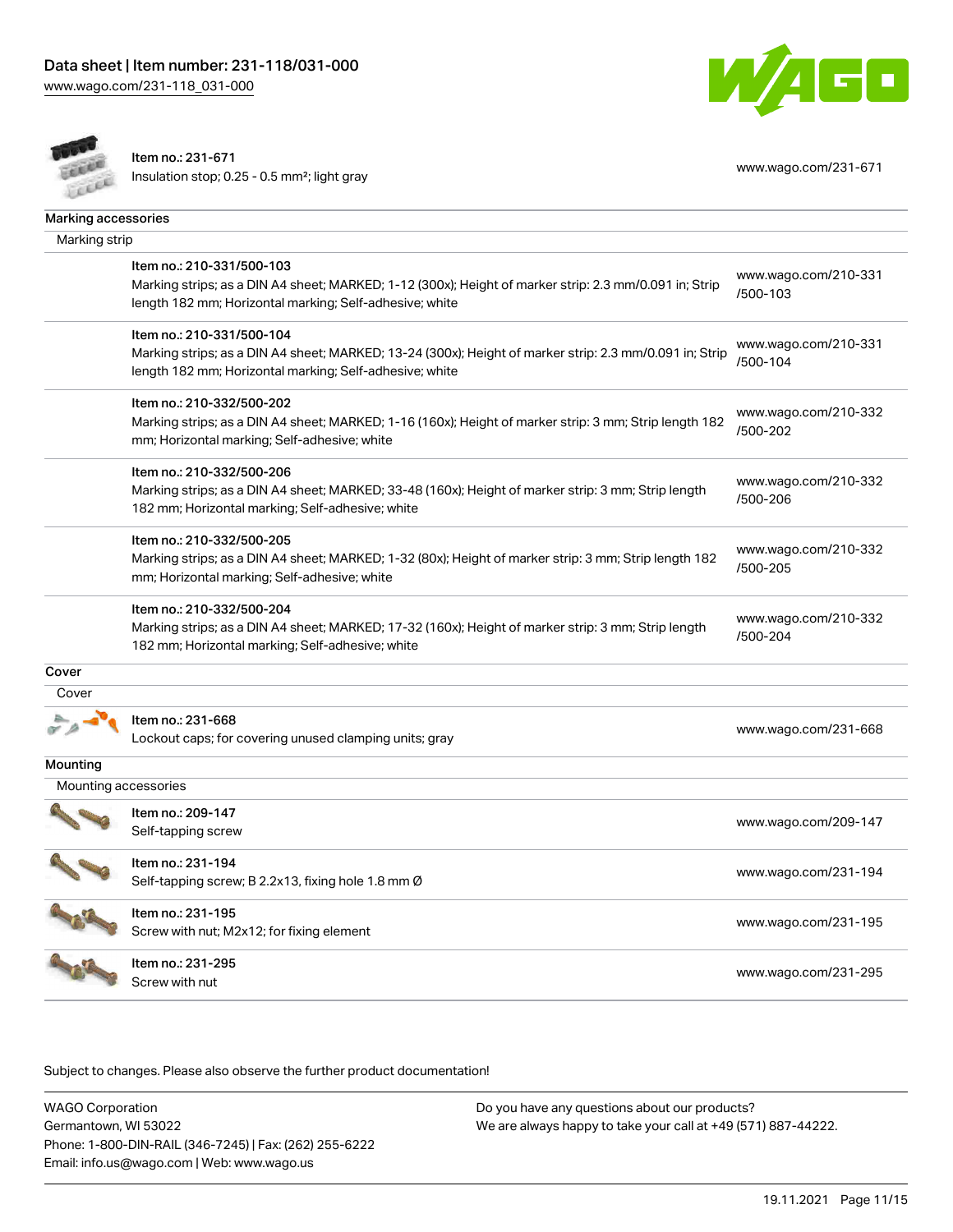

# **Downloads** Documentation

| <b>Additional Information</b>                    |            |               |          |
|--------------------------------------------------|------------|---------------|----------|
| Technical explanations                           | 2019 Apr 3 | pdf<br>2.0 MB | Download |
|                                                  |            |               |          |
| <b>CAD files</b>                                 |            |               |          |
| CAD data                                         |            |               |          |
| 2D/3D Models 231-118/031-000                     |            | <b>URL</b>    | Download |
| <b>CAE</b> data                                  |            |               |          |
| EPLAN Data Portal 231-118/031-000                |            | <b>URL</b>    | Download |
| ZUKEN Portal 231-118/031-000                     |            | <b>URL</b>    | Download |
| EPLAN Data Portal 231-118/031-000                |            | <b>URL</b>    | Download |
| <b>Environmental Product Compliance</b>          |            |               |          |
| <b>Compliance Search</b>                         |            |               |          |
| Environmental Product Compliance 231-118/031-000 |            | <b>TIRL</b>   | Download |

Environmental Product Compliance 231-118/031-000 1-conductor female connector; CAGE CLAMP®; 2.5 mm²; Pin spacing 5 mm; 18-pole; clamping collar; 2,50 mm²; gray URL [Download](https://www.wago.com/global/d/ComplianceLinkMediaContainer_231-118_031-000)

# Installation Notes

Subject to changes. Please also observe the further product documentation!

WAGO Corporation Germantown, WI 53022 Phone: 1-800-DIN-RAIL (346-7245) | Fax: (262) 255-6222 Email: info.us@wago.com | Web: www.wago.us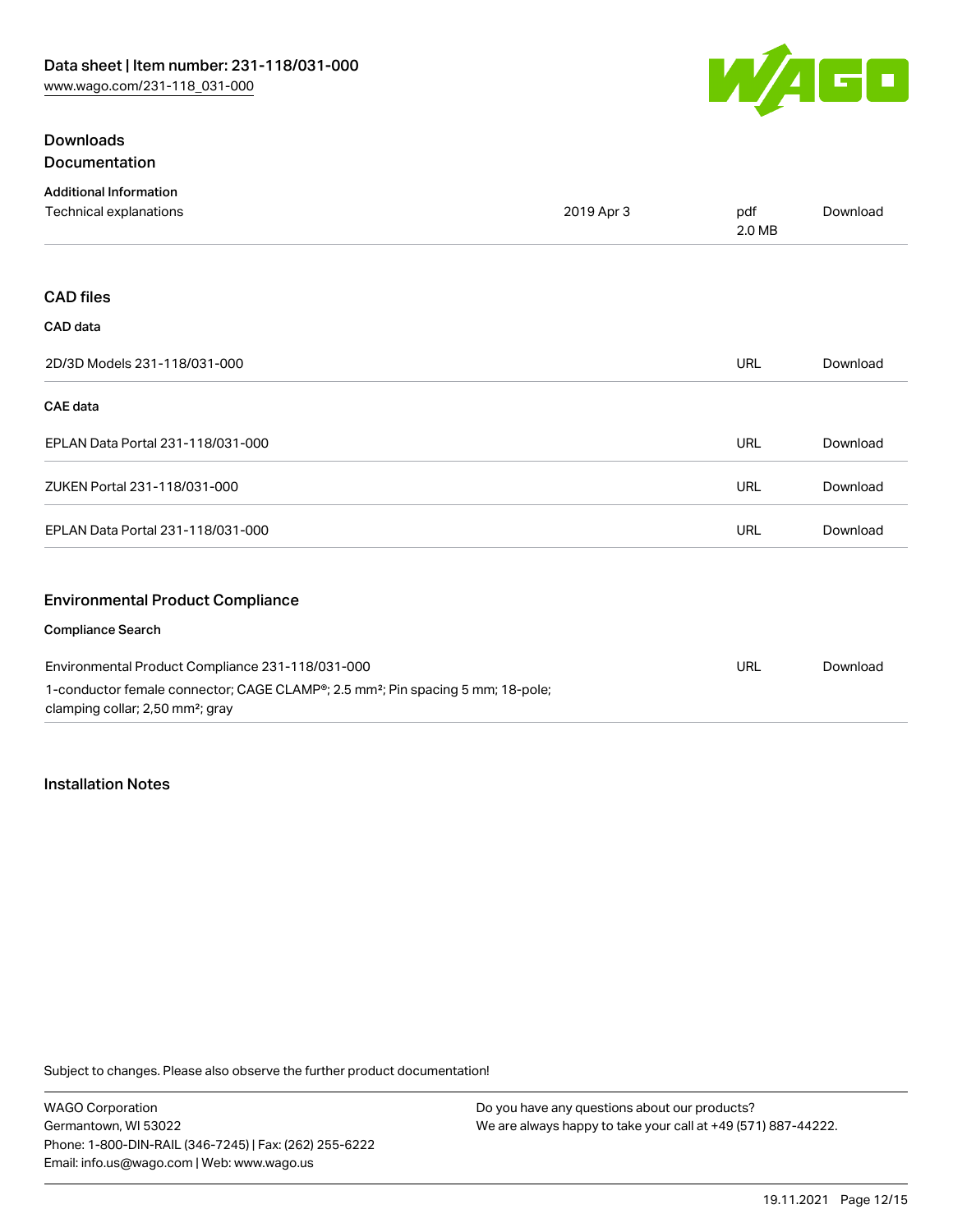



Inserting a conductor via 3.5 mm screwdriver – CAGE CLAMP® actuation parallel to conductor entry.



Inserting a conductor via 3.5 mm screwdriver – CAGE CLAMP® actuation perpendicular to conductor entry.



Inserting a conductor into CAGE CLAMP® unit via operating lever (231-291).



Inserting a conductor via operating tool.



Coding a female connector by removing coding finger(s).

Subject to changes. Please also observe the further product documentation!

WAGO Corporation Germantown, WI 53022 Phone: 1-800-DIN-RAIL (346-7245) | Fax: (262) 255-6222 Email: info.us@wago.com | Web: www.wago.us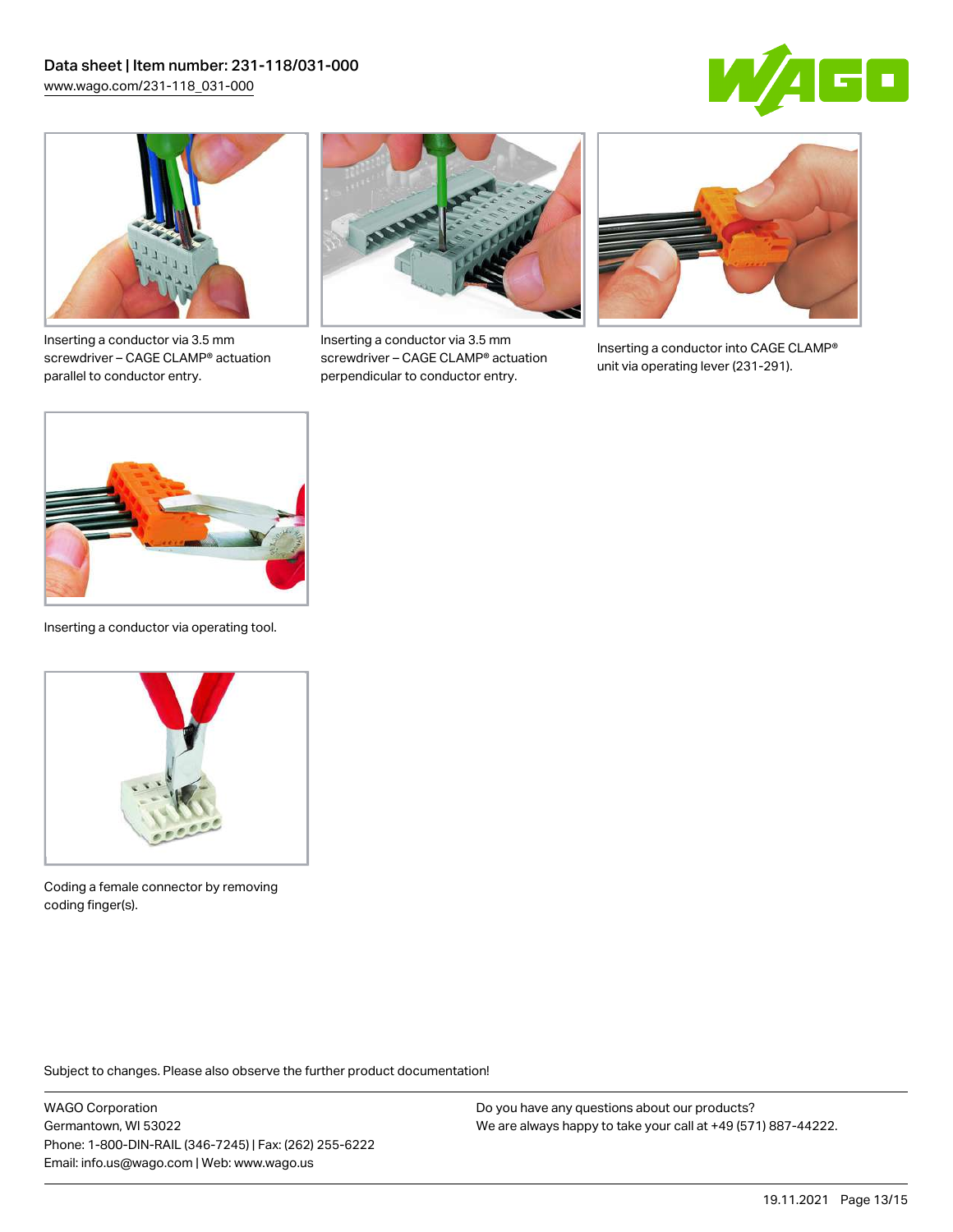



Testing – female connector with CAGE CLAMP®

Integrated test ports for testing perpendicular to conductor entry via 2 or 2.3 mm Ø test plug

Installation



Male connector with strain relief plate



Strain relief housing shown with a male connector equipped with CAGE CLAMP®



Labeling via direct marking or self-adhesive strips.

Subject to changes. Please also observe the further product documentation! Product family

WAGO Corporation Germantown, WI 53022 Phone: 1-800-DIN-RAIL (346-7245) | Fax: (262) 255-6222 Email: info.us@wago.com | Web: www.wago.us